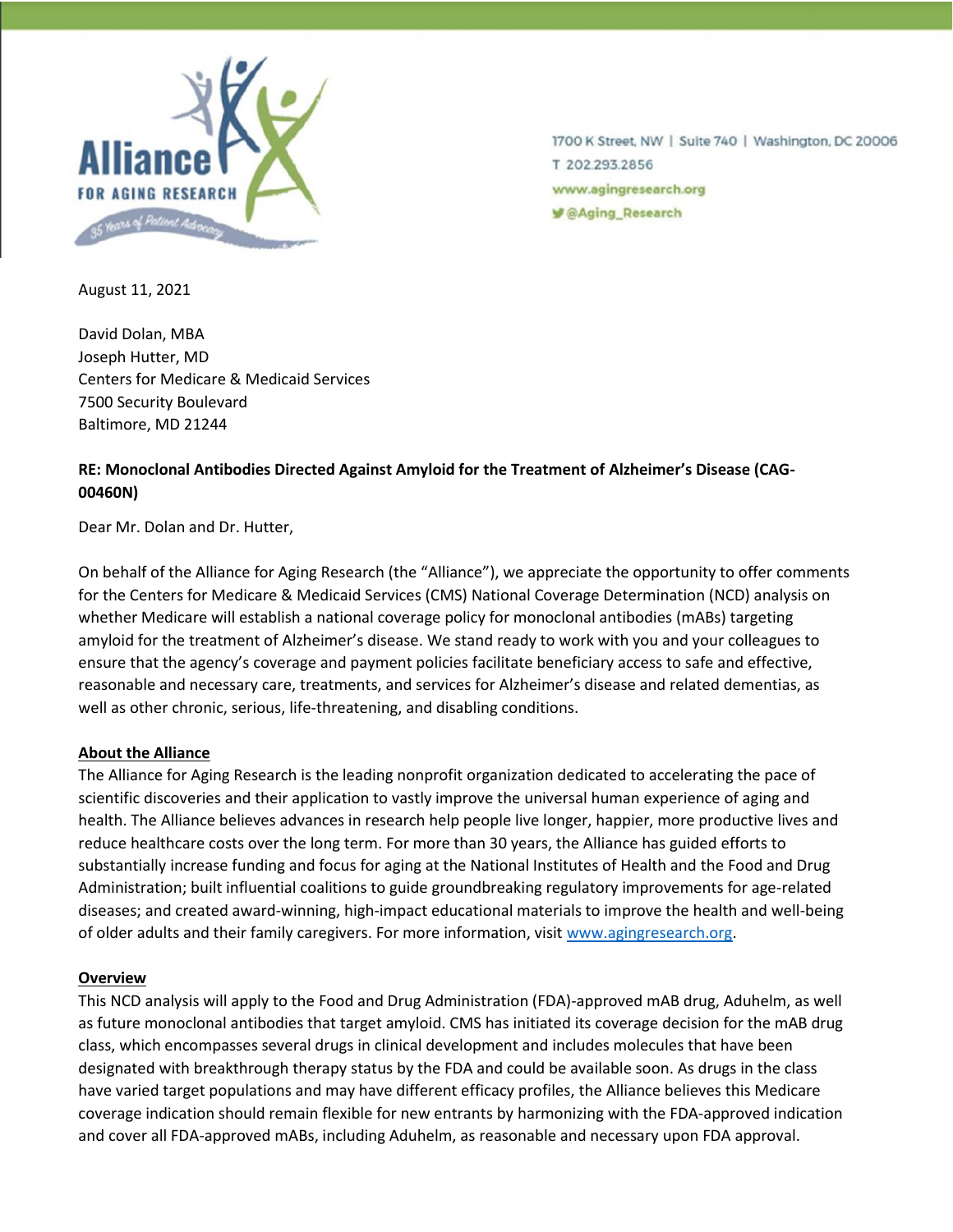The FDA indication for Aduhelm was approved under accelerated approval based on reduction in amyloid-beta plaques observed in treated patients, and continued approval is "contingent upon verification of clinical benefit in confirmatory trial(s)."<sup>1</sup> In addition to the FDA-required a phase 4 confirmatory trial to verify the clinical benefit of Aduhelm, the sponsor will be conducting a long-term extension study and a real-world observational study. While additional data to validate the efficacy of Aduhelm is gathered through these studies, the Alliance believes that additional evidence collection through registries or clinical trials under a CMS "coverage with evidence development" (CED) requirement would be redundant and would significantly restrict beneficiary access—including to other mAB therapies in development.

More broadly, the Alliance maintains serious concerns regarding the utilization of CEDs. Because CED falls under the NCD statutory authority, there is no specific enforcement mechanism to ensure timely research reporting compliance, which results in an ad hoc process that leaves Medicare beneficiaries in a state of uncertainty regarding their treatment. The Alliance continues to urge policymakers, including in the proposed Cures 2.0 legislation, to create unique statutory authority requirements for CMS's CED process.<sup>2,3</sup> To facilitate timely beneficiary access to new treatments, devices, and care, our suggested reforms include:

- Unique CED statutory authority should require CMS to clarify what specific evidence is needed to close a CED and provide a timeline for collecting evidence. The Alliance supports the passage of the bipartisan New Opportunities for Value to Extend Lives (NOVEL) Act (S. 2416)<sup>4</sup> that would update coding, coverage, and payment processes at CMS, including CED, to improve seniors' access to lifesaving medical innovations.<sup>5</sup>
- Unique CED statutory authority should allow CMS additional flexibility in the clinical trial data the agency accepts. Currently, NCDs require randomized clinical trials (RCTs) for study participation; and CMS may preclude potential Medicare coverage of observational studies, as well as trial designs agreed upon between sponsors and the FDA, such as a single-arm pivotal trial or a non-randomized arm within a larger study program. CMS has acknowledged that the RCT requirement could be problematic, and even unethical, in cases where the intervention has shown substantial differences in major health outcomes compared to placebo in FDA-approved trials. In its August 14, 2019, initiation of a national coverage analysis for transcatheter mitral valve repair (TMVR), the agency stated it would be "reviewing the NCD requirement for randomized controlled trials of non-FDA approved indications and considering if it should be changed to reduce burden and encourage innovation in this space."<sup>6</sup>
- Unique CED statutory authority should allow CMS access to, and oversight of, all patient registry data the agency requires as part of CEDs. Specialty societies, patient advocacy organizations, and academic centers can substantially profit from running these registries by charging providers and industry annual fees. Further, they have monopolistic control over the registries and operate with very little, if any, transparency. Currently, registry sponsors: appoint the advisors that decide on the health outcomes

<sup>&</sup>lt;sup>1</sup> [FDA label for Aduhelm](https://www.accessdata.fda.gov/drugsatfda_docs/label/2021/761178s003lbl.pdf) accessed from Drugs@FDA 8/9/2021.

<sup>2</sup> [Alliance Comments on 21st Century Cures Act 2.0 Draft Legislation, December 16, 2019.](https://www.agingresearch.org/app/uploads/2019/12/Cures-2.0-Input-and-Feedback_Alliance-for-Aging-Research-12-16-19.pdf)

<sup>&</sup>lt;sup>3</sup> [Alliance Comments on 21st Century Cures Act 2.0 Draft Legislation, July 16, 2021.](https://www.agingresearch.org/press-release/alliance-comments-on-21st-century-cures-act-2-0-draft-legislation/)

<sup>4</sup> S.2416 - [NOVEL Act of 2021.](https://www.congress.gov/bill/117th-congress/senate-bill/2416?q=%7B%22search%22%3A%5B%22New+Opportunities+for+Value+to+Extend+Lives+%28NOVEL%29+Act%22%5D%7D&s=2&r=1)

<sup>5</sup> "[Medicare Coverage With Evidence Development Mandate Expires After Four Years Under Senate Bill](https://pink.pharmaintelligence.informa.com/PS144744/Medicare-Coverage-With-Evidence-Development-Mandate-Expires-After-Four-Years-Under-Senate-Bill)," *Pink Sheet*, August 3, 2021.

<sup>6</sup> [National Coverage Analysis \(NCA\) Tracking Sheet for Transcatheter Mitral Valve Repair \(TMVR\) \(CAG-00438R\).](https://www.cms.gov/medicare-coverage-database/details/nca-tracking-sheet.aspx?NCAId=297)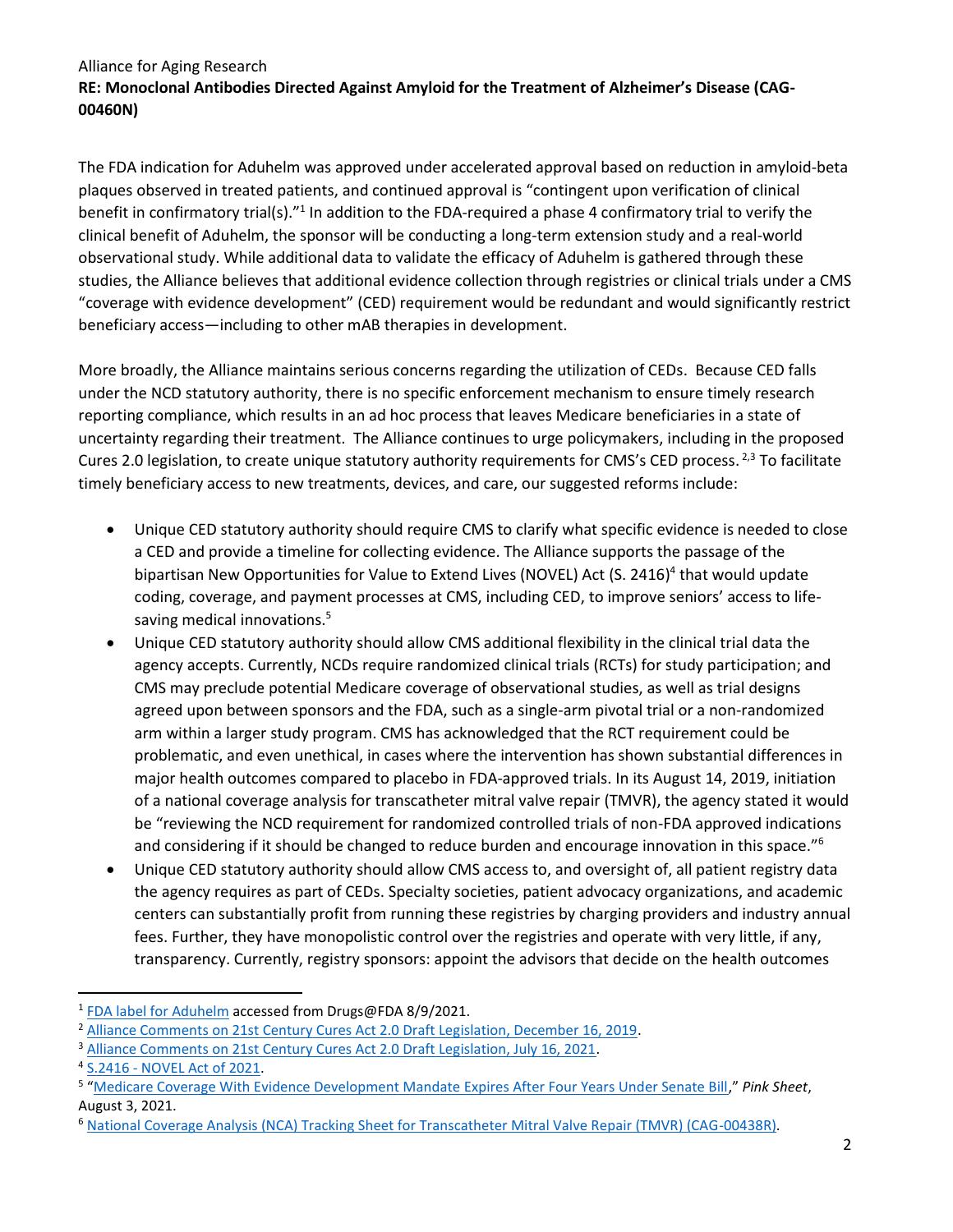information collected; own the registry data; control who can access the data; and determine what types of analyses may be conducted using the data. CMS currently has no direct access to the registry data and no enforcement authority over whether the agency's registry-related evidence questions are answered, let alone answered within a designated period. As a result, CEDs may drag out for a decade or more with no definitive end—leaving beneficiary access hanging in uncertainty.

• Unique CED statutory authority should also allow CMS to require that patient registry stewards annually report site-specific, risk-adjusted health outcomes in open-access, peer-reviewed journal articles.

As the Alliance and our partners noted in public comments on CMS' proposed NCDs for transcatheter aortic valve replacement<sup>7</sup> and TMVR (changed in the final NCD to mitral valve TEER, transcatheter edge-to-edge repair),<sup>8,9</sup> CED requirements can create unnecessary hurdles for smaller and rural hospitals and other providers, which exacerbate current access issues and disparities for minority and rural populations. We applaud CMS' appropriate sensitivity to equity and inclusion in treatment for Alzheimer's disease and urge the agency to make its coverage decision through a lens that prioritizes appropriate access for mAB therapies to all eligible Medicare beneficiaries.

Additionally, CMS has historically covered most FDA-approved drugs for their labelled indications automatically, even when it restricted coverage for off-label uses. Many of the proponents of a CED recommendation for mAB therapies have cited price as the main justification<sup>10,11,12</sup>, but according to CMS, "[w]hen making NCDs under section  $1862(a)(1)(A)$  of the Social Security Act, Medicare does not consider the cost of the treatment in the analysis." We encourage CMS to issue a final NCD for mAB therapies similar to its NCD for Chimeric Antigen Receptor (CAR) T-cell Therapy (110.24),<sup>13</sup> as it reflects the flexibility needed when deciding coverage for multiple drugs in a class with varied target populations, different efficacy profiles, and distinct FDA label indications.

# **CMS Should Provide Guidance on Coverage During the NCA Process**

We further urge CMS to issue clear guidance to its Medicare Administrative Contractors (MACs) and commercial plans that mABs, including Aduhelm, will be considered reasonable and necessary upon FDA approval. Both Medicare Advantage plans and regional MACs take CMS's lead on coverage decisions. However, many are unlikely to approve coverage for Aduhelm until CMS issues a national decision in early 2022. A July 2021 *Pink Sheet* article noted that "At least five commercial health plans, including Blue Cross and Blue Shield plans in North Carolina, Kansas, and Florida, have announced they will not cover Aduhelm because they

<sup>7</sup> [Heart Valve Disease Policy Task Force comment to CMS, July 27, 2018.](https://www.cms.gov/medicare-coverage-database/staticpages/public-comment.aspx?commentID=30736&ReportType=nca)

<sup>8</sup> [Heart Valve Disease Policy Task Force comment to CMS, September 12, 2019.](https://www.cms.gov/medicare-coverage-database/staticpages/public-comment.aspx?commentID=32807&ReportType=nca)

<sup>&</sup>lt;sup>9</sup> [Heart Valve Disease Policy Task Force comment to CMS, July 30, 2020.](https://www.cms.gov/medicare-coverage-database/staticpages/public-comment.aspx?commentID=33171&ReportType=nca)

<sup>10</sup> Fleming WK, Brown CR, Shrank WH, "[Costly New Alzheimer Disease Medications on the Horizon](https://jamanetwork.com/journals/jama-health-forum/fullarticle/2771217)-Financing [Alternatives for Medicare](https://jamanetwork.com/journals/jama-health-forum/fullarticle/2771217)," *JAMA* Health Forum. 2020;1(9):e201148.

<sup>&</sup>lt;sup>11</sup> Dickson S, Killelea A, Frank RG, "Limiting Coverage Based On Efficacy And Safety: A Path Forward For Medicare [Regarding The Alzheimer's Treatment Aducanumab,](https://www.healthaffairs.org/do/10.1377/hblog20210604.489197/full/)" *Health Affairs* Blog, June 7, 2021.

<sup>&</sup>lt;sup>12</sup> Chambers JD, Lin PJ, Tunis SR, "Medicare 'Coverage With Evidence Development' For Aducanumab? How Might It [Work?](https://www.healthaffairs.org/do/10.1377/hblog20210625.284997/full/?utm_medium=social&utm_source=twitter&utm_campaign=blog&utm_content=chambers)" *Health Affairs* Blog, June 30, 2021.

<sup>&</sup>lt;sup>13</sup> [National Coverage Determination \(NCD\) for Chimeric Antigen Receptor \(CAR\) T-cell Therapy \(110.24\).](https://www.cms.gov/medicare-coverage-database/details/ncd-details.aspx?ncdid=374&bc=CAAAAAAAAAAA)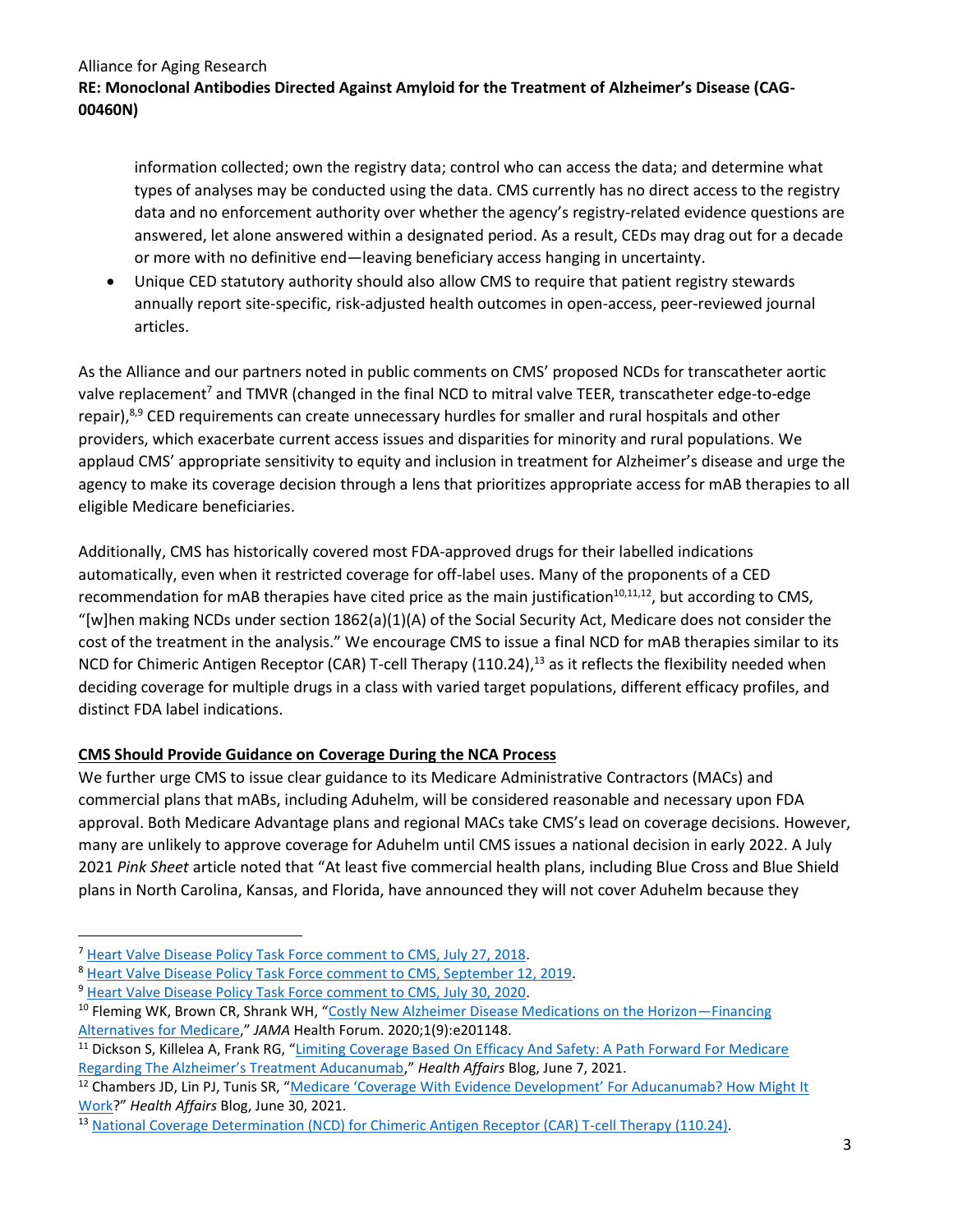consider it to be "investigational."<sup>14</sup> The article also quoted former CMS Administrator Dr. Mark McClellan, who predicted that most regional MACs would also not approve coverage before next year, stating, "[a]ny MAC that gets a claim in their region can cover it or not, based on their own processes. But my sense is that most are basically saying 'no' and if you are a physician and submit a claim and the Medicare MAC says,' we haven't gotten direction from CMS,' that means 'no.'"

Unless CMS provides guidance to Medicare Advantage plans and MACs regarding coverage during its NCA process, it is likely that only patients who have the resources to pay the total cost of the drug and accompanying administration fees will be able to access it. The health equity disparity referenced above would only be exacerbated. The Alliance encourages CMS to pursue its public health mission, follow the FDA's approval decision, and issue interim coverage guidance with the sponsor that will apply to the NCA period.

# **The Importance of Alzheimer's Disease Imaging Diagnostics**

Patients are currently assessed for Alzheimer's disease in the clinical setting based on their symptoms. It is typically a diagnosis of exclusion, where other potential causes for memory problems are ruled out first. Prior to positron emission tomography (PET) imaging, a definitive diagnosis of the disease could only be made by examining brain tissue post-mortem for the presence and distribution of both amyloid-beta plaques and tau neurofibrillary tangles. With the availability of FDA-approved amyloid and tau radiopharmaceuticals, which bind to amyloid plaques and tau tangles, evaluation through PET imaging has significantly helped in the diagnosis and staging of Alzheimer's disease as well as in identifying which patients may benefit from treatment.

While amyloid and tau PET scans are FDA-approved for clinical use, they are not generally covered or reimbursed by CMS. In 2013, Medicare decided to strictly limit coverage of amyloid PET imaging under CED, citing insufficient evidence that the imaging would make a difference for patients with a disease with no cure and limited symptomatic treatment.<sup>15</sup> As part of its published appropriate use criteria, CMS required that 1) knowledge of amyloid PET results was expected to change diagnosis and management and 2) whether amyloid PET is associated with improved clinical outcomes.

To address whether amyloid PET results were expected to change diagnosis and management, the Imaging Dementia-Evidence for Amyloid Scanning (IDEAS) study ran from February 2016 to December 2017. The study involved more than 18,000 Medicare beneficiaries with mild cognitive impairment or dementia who underwent amyloid PET to determine if their brains contain the amyloid plaques associated with Alzheimer's disease. 16

<sup>14</sup> ["Medicare Coverage For Aduhelm Conditioned On Randomized Trial Would Be 'Unusual' –](https://pink.pharmaintelligence.informa.com/PS144656/Medicare-Coverage-For-Aduhelm-Conditioned-On-Randomized-Trial-Would-Be-Unusual--McClellan) McClellan" Pink Sheet, July [16, 2021.](https://pink.pharmaintelligence.informa.com/PS144656/Medicare-Coverage-For-Aduhelm-Conditioned-On-Randomized-Trial-Would-Be-Unusual--McClellan)

<sup>&</sup>lt;sup>15</sup> Centers for Medicare & Medicaid Services. Decision memo for beta amyloid positron emission tomography in dementia [and neurodegenerative disease \(CAG-00431N\).](https://www.cms.gov/medicare-coverage-database/details/nca-decision-memo.aspx?NCAId=265)

<sup>&</sup>lt;sup>16</sup> Rabinovici GD, Gatsonis C, Apgar C, et al., "Association of Amyloid Positron Emission Tomography With Subsequent Change in Clinical Management [Among Medicare Beneficiaries With Mild Cognitive Impairment or Dementia,"](https://jamanetwork.com/journals/jama/fullarticle/2729371) *JAMA* 2019;321(13): 1286-1294.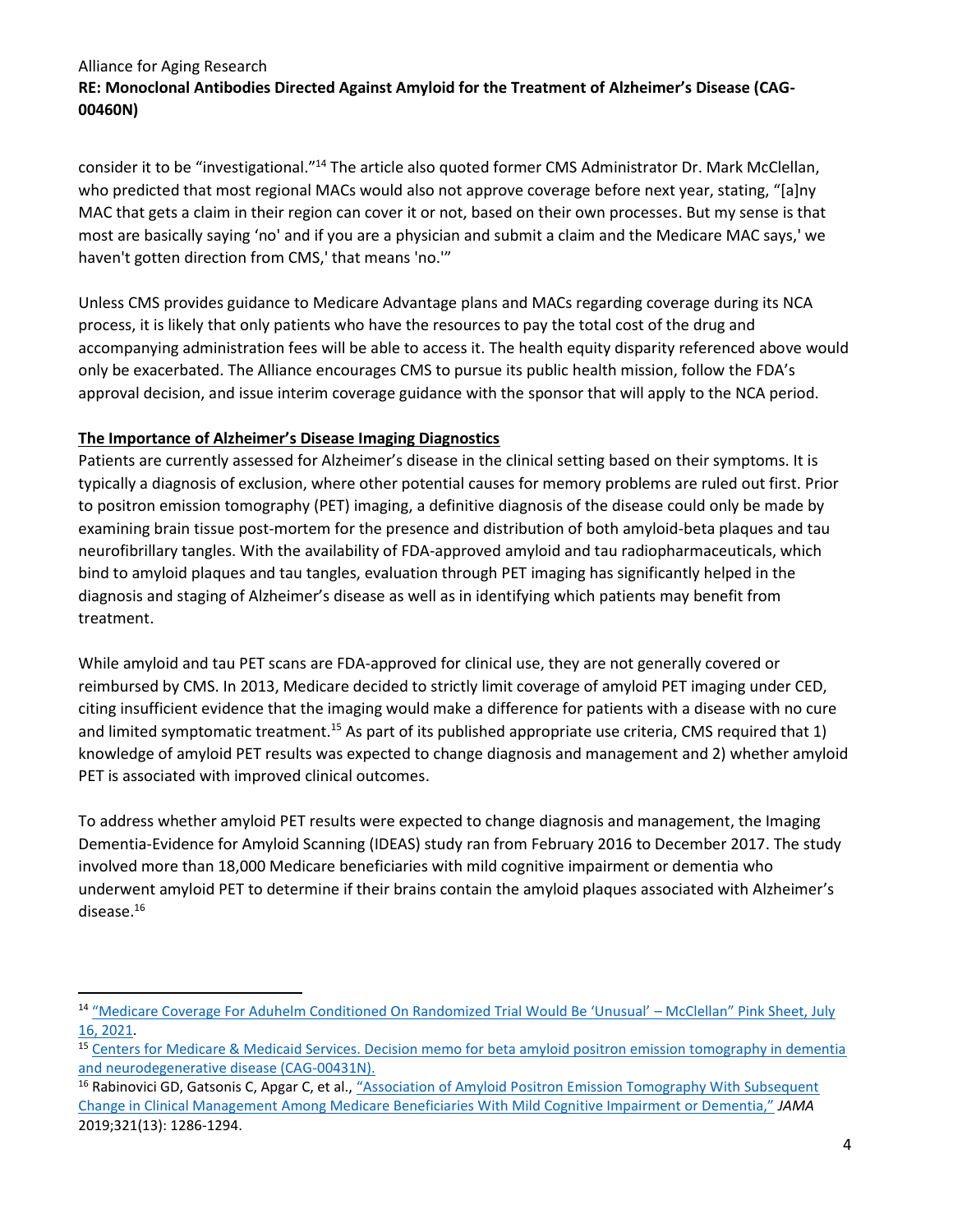Although a positive test for amyloid plaques does not definitively mean someone has Alzheimer's disease, importantly, *a negative result rules the disease out*. The IDEAS data analysis, published in *JAMA* in April 2019, found approximately 36 percent of patients clinically diagnosed with Alzheimer's disease and 61 percent of patients with mild cognitive impairment (MCI) were *negative* for amyloid plaque by amyloid PET scan.<sup>17</sup> These PET results profoundly impacted the primary study endpoint, which was the post-PET care management plan. More than 60 percent of study participants in both the MCI and dementia patient groups *had changes in care plans post-PET*, *most notably in the starting, stopping, or modification of Alzheimer's disease drug therapy*, but also in the use of other drug therapy and/or counseling about safety and future planning. Additionally, physicians reported that PET results contributed substantially to the post-PET management plan in 85.2 percent of instances in which a change was made, further validating the usefulness of the diagnostic.<sup>18</sup> Therefore, PET scans had a direct impact on changing patient diagnosis and management.

Eight years ago, when CMS finalized its amyloid PET NCD for dementia, there were no FDA-approved diseasemodifying therapies (DMTs) for Alzheimer's disease. In the absence of effective dementia therapies, it was postulated that amyloid PET would need to show significant changes in dementia diagnosis and management and demonstrate improved clinical outcomes compared to those beneficiaries with dementia who had not undergone amyloid PET. These latter, claims-based analysis results are not yet published, so CMS has delayed closing this CED and has not responded to requests to open a reconsideration. Now that a presumed diseasemodifying mAB therapy has recently received FDA accelerated approval, CMS should end its NCD for amyloid PET under CED and transition it to an NCD with coverage to FDA-approved label.

Additionally, in May 2020, the FDA approved the first radiopharmaceutical for PET imaging of tau tangles for use in adults with cognitive impairment who are being evaluated for Alzheimer's disease. However, tau PET was not covered by Medicare after its FDA approval due to preamble language included under section 220.6 of CMS' NCD Manual that states, "a particular use of PET scans is not covered unless this manual specifically provides that such use is covered." Fortunately, in the CY 2022 Physician Fee Service Proposed Rule<sup>19</sup>, CMS proposes retiring section 220.6's language, which the Alliance supports.

The ability to test the accumulation and distribution of amyloid and tau tangles in the brain will aid diagnosis and ultimately help physicians make more informed decisions about patient care, including whether to treat with mABs. The time is now for CMS to broaden coverage and access.

# **Equity and Inclusion Considerations**

According to the National Institute on Aging (NIA), older Black Americans and Hispanic Americans are disproportionately affected by Alzheimer's disease and other dementias compared to older white Americans.<sup>20</sup> Genetic factors do not account for these differences. The difference in risk for Alzheimer's disease and other

 $17$  Ibid.

 $18$  Ibid.

<sup>&</sup>lt;sup>19</sup> Medicare Program; CY 2022 Payment Policies Under the Physician Fee Schedule and Other Changes to Part B Payment [Policies; Medicare Shared Savings Program Requirements; Provider Enrollment Regulation Updates; Provider and Supplier](https://www.federalregister.gov/documents/2021/07/23/2021-14973/medicare-program-cy-2022-payment-policies-under-the-physician-fee-schedule-and-other-changes-to-part)  [Prepayment and Post-Payment Medical Review Requirements.](https://www.federalregister.gov/documents/2021/07/23/2021-14973/medicare-program-cy-2022-payment-policies-under-the-physician-fee-schedule-and-other-changes-to-part)

<sup>&</sup>lt;sup>20</sup> National Institute on Aging (NIA), National Institutes of Health (NIH). [Alzheimer's Disease Fact Sheet](https://www.nia.nih.gov/health/alzheimers-disease-fact-sheet). Content reviewed July 2021.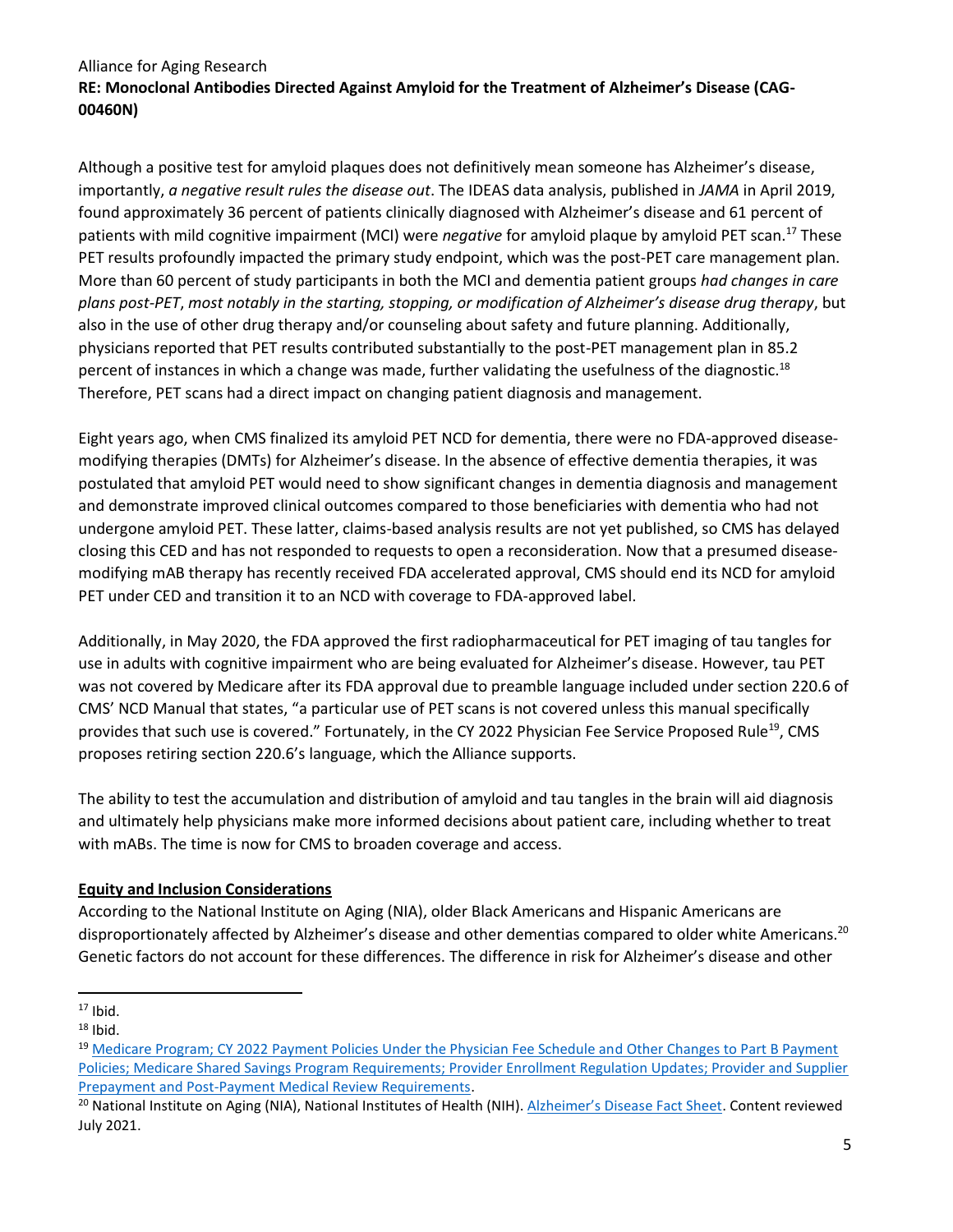dementias is explained by negative social determinants of health for older Black and Hispanic populations compared with older white populations. Chronic health conditions associated with higher dementia risk, such as cardiovascular disease and diabetes, disproportionately affect Black and Hispanic populations.<sup>21</sup> Social and environmental disparities, including lower levels and quality of education, higher rates of poverty, and greater exposure to adversity and discrimination, increase the risk for these chronic conditions and risk for dementia in Black and Hispanic populations.<sup>22</sup>

A recent analysis by UsAgainstAlzheimer's and the Urban Institute found that U.S. counties with the highest prevalence of Alzheimer's disease among Black and Hispanic Americans in the Medicare program tend to have worse socioeconomic conditions than counties with the lowest prevalence of Alzheimer's.<sup>23</sup> Families living in these counties were less likely to have health insurance, less likely to have access to exercise opportunities, and less likely to have a bachelor's degree or higher. They were also more likely to have lower incomes and report poorer health than families living in counties with lower levels of Alzheimer's disease.

Additionally, health disparities in Alzheimer's disease detection and treatment for communities of color remain unaddressed. Patients of color are far less likely to have the condition diagnosed<sup>24</sup> and less likely to be referred to dementia specialists.<sup>25</sup> The underrepresentation of minorities in Alzheimer's disease research also raises serious concerns. For example, Black patients with Alzheimer's disease may have lower tau tangles levels than non-Hispanic White patients,<sup>26</sup> which poses a risk of false-negative diagnosis and underestimated staging for Alzheimer's disease among Black patients. The safety and efficacy of new Alzheimer's disease treatments in minority populations is unknown, given how few have participated in clinical trials. FDA-required post-market studies for Aduhelm, and future mAB therapies, must address these gaps.

The Alzheimer's Association's 2021 *Special Report: Race, Ethnicity, and Alzheimer's in America*, found that many Alzheimer's patients and caregivers of color state that racism is a barrier to getting adequate care. According to the report, 66 percent of Black Americans surveyed believed discrimination made it harder for them to access good care for Alzheimer's; and about 40 percent of Hispanic and Native American people reported the same barriers.<sup>27</sup> The discrimination included providers not listening to patients or caregivers of color, talking down to them, and treating them rudely. The report states that "All of this points to a need for health disparities research that employs life course perspectives to account for the many environmental and sociocultural factors that may put disproportionately affected populations at increased risk for Alzheimer's and other dementias."<sup>28</sup>

<sup>&</sup>lt;sup>21</sup> Lines LM, Sherif NA, Wiener JM. Racial and ethnic disparities among individuals with Alzheimer's disease in the United [States: A literature review.](https://www.rti.org/rti-press-publication/disparities-alzheimers) Research Triangle Park, NC: RTI Press; 2014.

<sup>&</sup>lt;sup>22</sup> Weuve J, Barnes LL, Mendes de Leon CF, Rajan KB, Beck T, Aggarwal NT, et al. Cognitive aging in black and white [Americans: Cognition, cognitive decline, and incidence of Alzheimer disease dementia.](https://www.ncbi.nlm.nih.gov/pmc/articles/PMC5718953/) Epidemiology 2018;29(1):151-9. <sup>23</sup> [Place & Brain Health Equity: Understanding the County-](https://brainhealthdata.org/place-and-brain-health-equity/)Level Impacts of Alzheimer's.

<sup>&</sup>lt;sup>24</sup> [https://www.alz.org/aaic/downloads2020/2020\\_Race\\_and\\_Ethnicity\\_Fact\\_Sheet.pdf](https://www.alz.org/aaic/downloads2020/2020_Race_and_Ethnicity_Fact_Sheet.pdf)

<sup>&</sup>lt;sup>25</sup> Landon BE, Onnela JP, Meneades L, et al, "Assessment of Racial Disparities in Primary Care Physician Specialty [Referrals](https://jamanetwork.com/journals/jamanetworkopen/fullarticle/2775603)," *JAMA* 2021;4(1):e2029238.

<sup>26</sup> Morris JC, Schindler SE, McCue LM, et al. "[Assessment of racial disparities in biomarkers for Alzheimer disease](https://jamanetwork.com/journals/jamaneurology/fullarticle/2719700)," *JAMA* Neurol 2019;76:264-273.

<sup>&</sup>lt;sup>27</sup> [2021 Alzheimer's Disease Facts and Figures,](https://www.alz.org/media/Documents/alzheimers-facts-and-figures.pdf) Alzheimer's Association, March 2, 2021.

 $28$  Ibid.